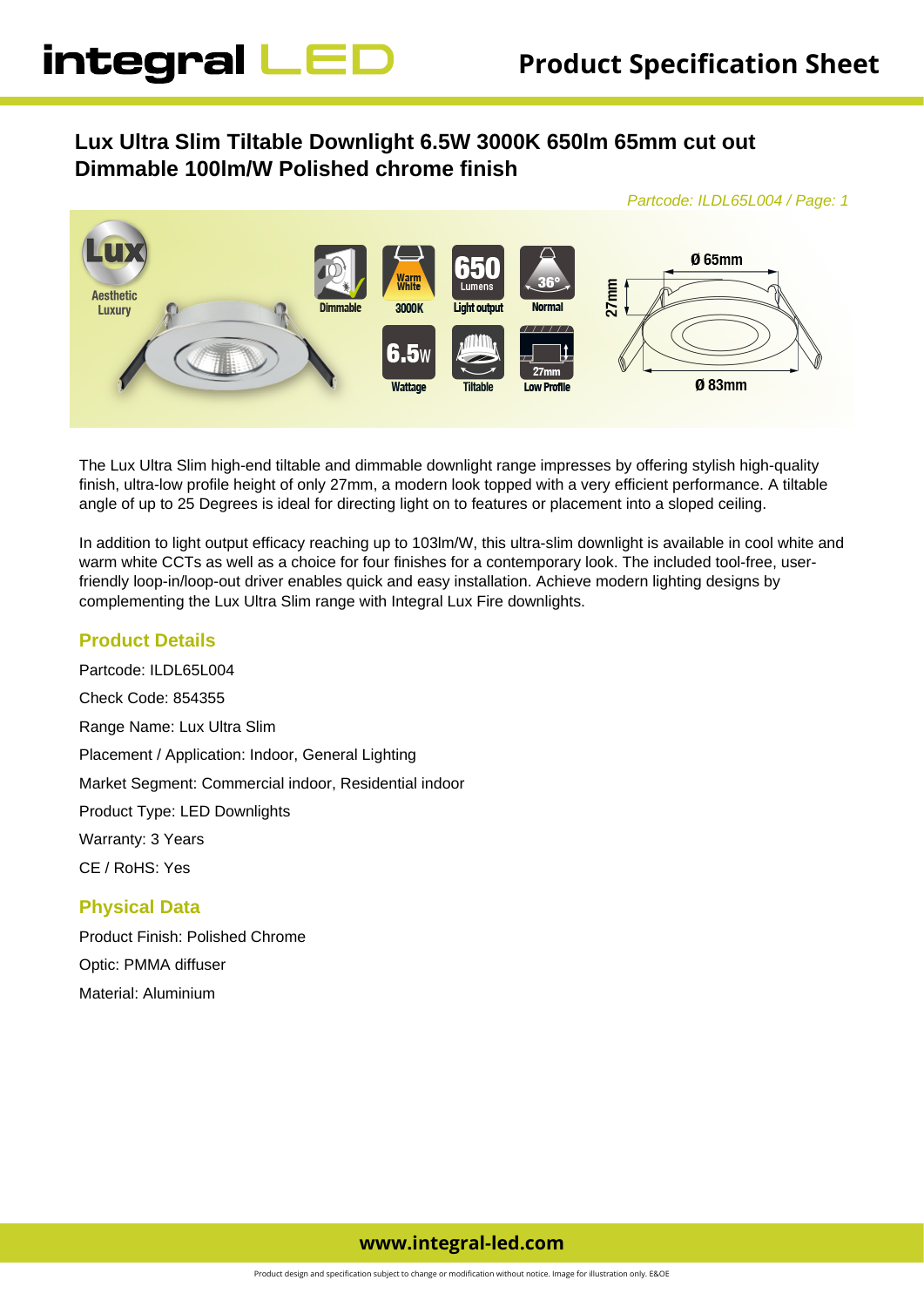Partcode: ILDL65L004 / Page: 2

### **Physical Data**

Depth: 27mm Diameter: 83mm Weight (Unpackaged Single Unit): 180g Cut Out Diameter: 65mm Luminaire Fixing: Recess mounted

#### **Electrical Data**

Power Consumption: 6.5 Watts Driver included: Yes Dimming: Dimmable LVD Certified: Yes EN: EN 60598, EN 55015, EN 61547, EN 61003

# **Light Data**

Lumens: 650lm Lumens per Watt: 100.0lm/W Beam Angle: 36° Correlated Colour Temperature (CCT): 3000k Colour Temperature: Warm White Colour Rendering Index (CRI): >=80 LED Type: Chip on board (COB) Instant on - Less than 1 second: Yes Lifetime: 50,000 hrs Switching Cycles: >100,000 X

# **www.integral-led.com**